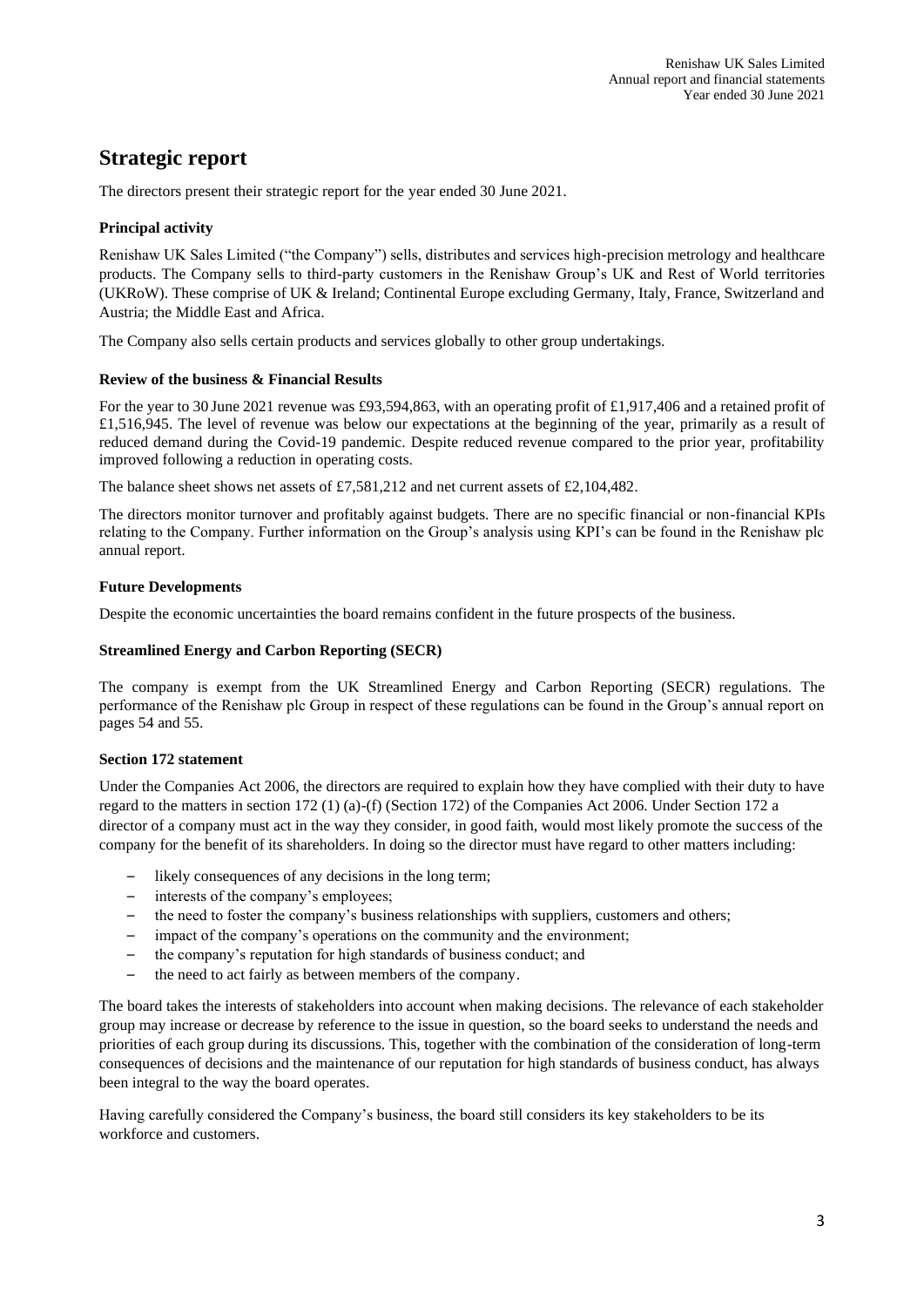## *Strategic report (continued)*

Directors are informed of their statutory duties as part of their induction when appointed to the board and reminded that they owe their duties to the Company and not to the Renishaw Group as a whole, or the parent company. Stakeholder considerations is a standing agenda item to board meetings, acting as a prompt to ensure such matters are considered on an ongoing basis. Regular reports on employee headcount, customer and supplier delivery performance are also received as part of board meetings to support the board in considering the impact of their decisions on stakeholders. During another challenging year, the below have been some of the principal matters discussed and how stakeholders' views have been considered:

- **Hybrid working policy**: The implementation of a hybrid working policy for employees was discussed during the year. During the Covid-19 pandemic employees were encouraged to work from home where possible for their wellbeing. This allowed directors to consider the practicalities and effectiveness of the arrangement, which later informed the implementation of the hybrid working policy. Considerations were given to customer service levels, employee efficiency, the long-term performance of the Company, and employee preferences when agreeing suitable hybrid working patterns.
- **Business model**: The change from an agency to a flash-title business model for several EMEA territories serviced by the Company was discussed by the board throughout the year. The preference of a large proportion of customers in these jurisdictions wanting to deal directly with a local entity post Brexit was a key factor when considering this change. Given this customer sentiment, the directors were of the belief that the change in business model would be in long-term interests of the Company as it would protect business and reduce the potential loss of customers.
- **Supply chain**: The board also considered the impact of supply chain shortages on the Company and its stakeholders, including how its impact could be reduced. Amending stock parameters, increasing the range of stock, and holding more stock in the Company's EU-based warehouse were all mitigations put in place to support customers. The board were also kept informed by management of communications to customers and employees on this matter.

As part of the Renishaw Group's wider governance arrangements, matters that the directors are responsible for considering under Section 172 have also been considered by the board of Renishaw plc in relation both to the Group and the Company, including on the principal decisions taken by the Group during the financial year. An explanation of how the Renishaw plc board has considered those matters (for the Group and the Company) is set out on pages 56 to 57 of the Renishaw plc's 2021 Annual Report, which does not form part of this report. Stakeholder engagement was also undertaken using Group resources. Details of the engagement that took place with the Company's stakeholders at Group level is set out on pages 46 to 47 of Renishaw plc's 2021 Annual Report. The board took account of the outputs of these Group-wide engagement activities in its decision making.

## **Principal risks and uncertainties**

The directors consider the below to be the principal risks and uncertainties.

#### *(a) Current trading levels and order book*

Revenue growth is unpredictable and orders from customers generally involve short-lead times.

The Group products that the Company distributes, remain world leading in the field of metrology. The range of products is expanding and diversifying. The Company balance sheet is strong and is expected to remain strong with net current assets of £2,104,482 and a positive cash position.

#### *(b) Brexit*

The significant ongoing risks in relation to Brexit are:

- Increased uncertainty around growth, inflation, interest and currency rates.
- Potential changes to UK and EU-based law and regulation.